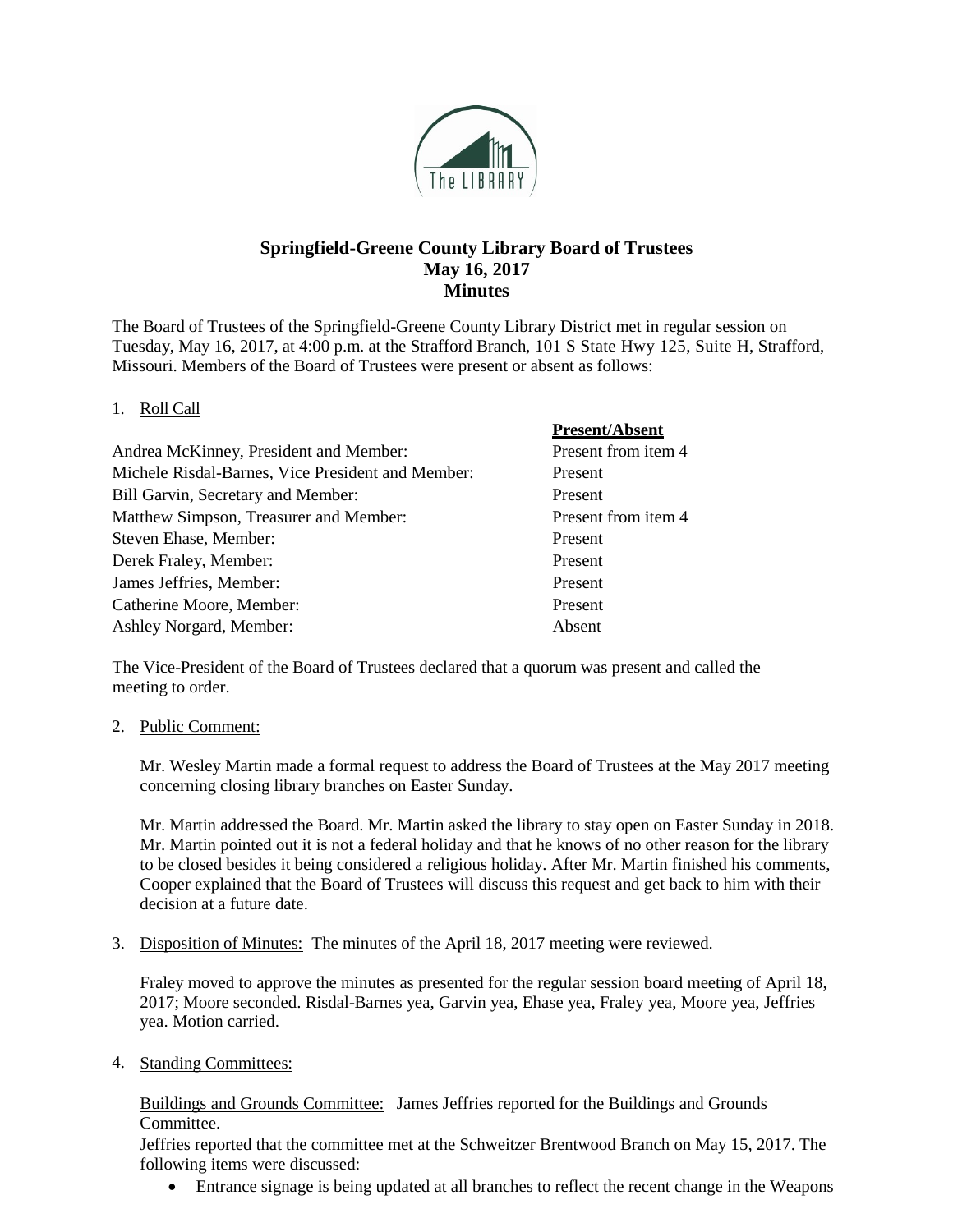Policy.

- We recently discovered the deeds for the Midtown Carnegie Branch and the Schweitzer Brentwood Branch on file with the Greene County Recorder of Deeds to be outdated. We are in the process of making updates.
- The City of Republic is offering us an opportunity to purchase 4 highway road signs pointing to the library.
- Repairs are being made to the south entrance door at the Midtown Carnegie Branch after the safety glass was shattered.
- A first draft of a new Fair Grove Branch lease agreement with the City of Fair Grove has been drafted by Jim Schmidt. It is being reviewed by counsel.
- A neighbor to the north of the Schweitzer Brentwood Branch has given the Library District permission to remove the trees and bushes planted on his property that are now growing through the privacy fence onto the Library's property. The library District will remove those trees and bushes.

Programs, Services, and Technology Committee: Risdal-Barnes reported for the Programs, Services, and Technology Committee that met Wednesday May 10, 2017.

Risdal-Barnes reported that the committee heard a presentation by Brian Grubbs, Local History and Genealogy Department Manager about the ongoing Over There: Missouri and the Great War digitization project. Grubbs will present to the full Board at an upcoming Board of Trustees meeting as part of board education.

Finance and Personnel Committee: Fraley reported for the Finance-Personnel Committee that met Monday May 15, 2017.

Fraley reported highlights from the April 2017 financials as follows:

- 83.3% of the budget year has elapsed and we have received just under \$12.5 million dollars in tax revenue.
- Hoopla circulation is up 90% over last year.
- Revenue from fines is very difficult to forecast and is coming in a bit under what was expected.
- Total revenue is just under \$13.5 million dollars for the year. That means about 1 million dollars of our revenue comes from sources other than taxes.
- On the expense side, minor equipment appears overspent but is partially offset by E-Rate reimbursements reflected elsewhere.
- Brentwood renovation expenses are almost paid in full with only one invoice outstanding.
- On the balance sheet, we are cash heavy as expected for this time of year. We have total cash of just over \$7.5 million dollars including \$386,621.63 in Reserve.
- There is a new item on the balance sheet and that is an account receivable called Due From Foundation. This amount due will decrease throughout the year as the final pledge payments are made on the Brentwood Capital Campaign through the Library Foundation.
- The Sims and Ficke Trusts have returned to the balance sheet at the request of our consulting CPA. Even though they are held by the Library Foundation, those Trusts are still owned by the Library District and must be reflected as an asset on the District's balance sheet.

Cooper shared with the Board the proposed preliminary budget she is working on for 2017-2018. It is a work in progress to be balanced and then presented to the Board for approval at the June Board meeting.

# 5. Report of the Director:

Items highlighted by Cooper from her written report to the Board included:

- Friends of the Library Spring Book Sale results and wrap-up party.
- Letters written to elected officials concerning IMLS funding needs.
- O'Dell was awarded the 2017 Liberty Bell Award from the Springfield Metropolitan Bar Association.
- A post-study report from Collection Services Manager Lisa Sampley, indicates that the use of